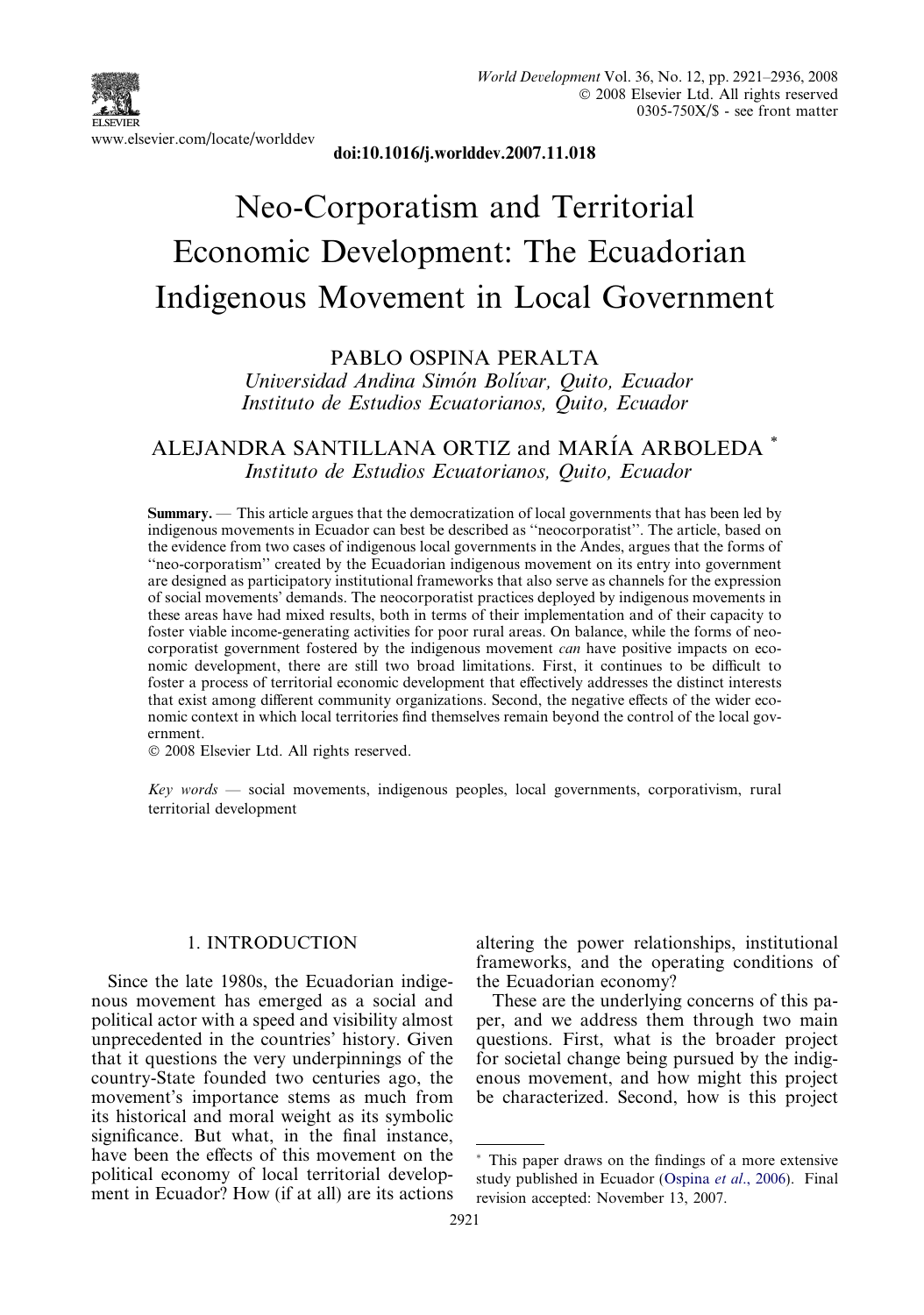affecting the dynamics of local territorial development? In response to these questions, we first suggest that the processes of local government democratization that have been pursued by the main organizations of Ecuador's indigenous movement can be reasonably described as "neocorporatist." <sup>1</sup> We then argue that the mechanisms of neocorporatist democracy that derive from experiences associated with the indigenous movement are more successful, although modestly, in the formulation and implementation of economic policies for local territorial development compared to the clientelistic model they replaced. This is because they change the balance of power and patterns of participation in public policy decision-making processes and, as a result, the sorts of public investment that are prioritized as a result of this decision making.

To make this argument, we begin the paper conceptually, elaborating our definitions of corporatism and neo-corporatism, and arguing that these concepts can also be used to analyze the political projects of indigenous organizations in the Ecuadorian Andes. Following this, we describe and analyze the experience of two local administrations in Ecuador (the municipal government of Cotacachi and the provincial government of Cotopaxi), in which indigenous organizations have played decisive and leading roles. Both the administrations are ''successes'' in that they have been re-elected at least once and have, throughout, been grounded in the support of grassroots organizations that have sustained their capacity for social mobilization. The principal purpose of these two case studies is to demonstrate that (i) with the presence of indigenous organizations, traditional clientelist practices in local government have been progressively replaced by practices that might be characterized as neocorporatist and (ii) that this transition has had real—albeit modest—effects in the promotion of territorially based economic development in each region. This argument then provides the basis for some concluding comments.

Research for this study was conducted between March and December 2005. It involved 50 in-depth interviews with senior and midrange indigenous leaders in Cotacachi and Cotopaxi. We also participated actively in various assemblies, meetings, evaluation workshops, and discussion meetings with grassroots, provincial, and municipal leaders as well as with persons closely involved in the processes we were studying.  $2$  We conducted two public opinion surveys on the achievements and problems associated with these processes of participatory government. In Cotopaxi, the survey was conducted in October 2005, with 683 interviewees from seven municipalities of the province. In Cotacachi, the survey was conducted in September 2005, with 602 interviews completed. In addition, "mini-ethnographies" 3 of three months duration were conducted in rural sectors of Cotacachi, and we collaborated with a socio-economic study being led by the local indigenous federation (UNORCAC, the Unión de Organizaciones Campesinas de Cotacachi).

#### 2. NEO-CORPORATISM, CORPORATISM, AND TERRITORIAL DEVELOPMENT

#### (a) Indigenous movements and the transition from clientelism to corporatism

The bargaining between dominant and subordinate stakeholders in any given territory always takes place in a context of historic power relations and particular political traditions. For this research we identify three ''ideal models'' of traditional bargaining for decision-making regarding territory and its development: clientelism, corporatism, and citizenship.

While definitions of *clientelism* differ, they all share an emphasis on the existence of an asymmetric power relationship between patron and client and the notion that under conditions of clientelism, decisions regarding the investments and development plans take the form of a highly unequal exchange of favors between a "patron," on the one hand, and individual or family groups on the other. Works and goods flow in one direction and political loyalties flow in the opposite direction. To this definition, we would also add that for relationships to be deemed ''clientelistic'' they should link individuals and/or loose networks of association. Where the client is a *formal organization*, it is more accurate to talk of a corporatist relationship. While the boundaries between the formal organization and the loose association are of course not always clear-cut, it seems useful to sustain this distinction given the different types of social context and political regime implied by the presence or absence of links to formal social organizations.

Under conditions of corporatism, organizations allocate favors, works, and services without any intermediating role being played by